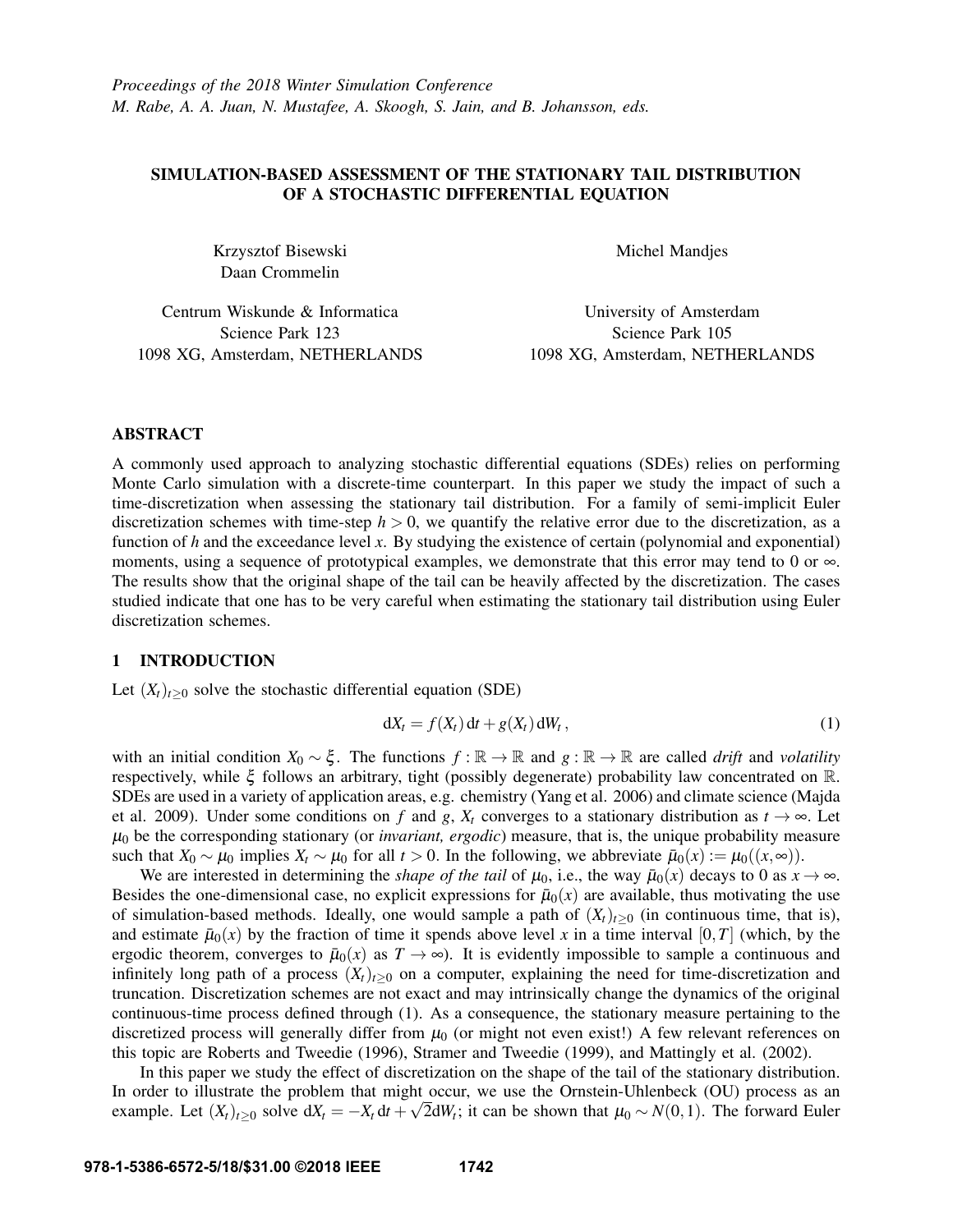discretization scheme with time-step *h* < 2 can be shown to have invariant measure  $\mu_h \sim N(0, (1 - h/2)^{-1})$ . Both distributions may look similar, but for any fixed *h* the ratio  $\bar{\mu}_h(x)/\bar{\mu}_0(x)$  explodes as  $x \to \infty$ , entailing that in this example the forward Euler scheme creates a stationary distribution with tails *heavier* than those of the original continuous-time process. Whereas in the OU case  $\mu_h$  and  $\mu_0$  belong to the same class of distributions (i.e., Gaussian), we will identify other examples in which they belong to different classes of distributions; we even find an instance in which  $\bar{\mu}_0(x)$  has essentially the shape  $\exp(-x^2)$ , whereas  $\bar{\mu}_h(x)$ has power-law decay; see Section 4.4. Thus, an important message from our work is that one should be extremely careful when estimating the stationary tail distribution using time-discretization based simulation.

In earlier studies, it has been observed that the discretization influences the stationary distribution. Talay (1990) showed that under regularity conditions, for a Milstein scheme with time-step  $h > 0$ , (i) there exists a stationary distribution  $\mu_h$  and (ii) for a class of functions  $r : \mathbb{R} \to \mathbb{R}$ ,  $| \int r(x) \mu_h(\mathrm{d}x) - \int r(x) \mu(\mathrm{d}x) | \to 0$ , as  $h \downarrow 0$ . Recently Abdulle et al. (2014) extended this result to higher order schemes. These results are reassuring, as they show that at least in some sense  $\mu_h$  is close to  $\mu_0$ , but unfortunately they do not provide any insight into the level of resemblance between the respective tails.

Schurz (1999) proposes a family of θ-implicit Euler schemes to discretize a system of linear SDEs. The author proves that in case of additive noise, the trapezoidal rule (i.e., the semi-implicit scheme with implicitness parameter  $\theta$  equal to  $\frac{1}{2}$ ) gives the same stationary distribution as the original system, independent of the choice of *h*. This observation has motivated us to also consider a family of semi-implicit Euler schemes in this paper. Mattingly et al. (2002) provide general conditions under which the ergodicity properties of the original continuous-time process carry over to various discretization schemes. In this paper we discuss one of those, viz. an implicit *split-step* Euler scheme.

To study  $\bar{\mu}_h(x)$  under various discretization schemes, we use tools from the theory of random iterated functions, and results on the existence of moments of stationary distributions of Markov chains.

The manuscript is organized as follows. In Section 2 we introduce the discretization schemes that are used throughout the paper, We briefly discuss the existence and uniqueness of the stationary distribution of the continuous-time system (1) and its discretized version, and we specify the term 'shape of the tail'. In Section 3 we introduce our key tools; most notably, we recall a theorem by Goldie (1991) on random iterated functions, which we use to describe the behavior of the tail of a stationary distribution for linear systems of SDEs under the discretization, and a theorem based on Tweedie (1983), which gives conditions for existence and nonexistence of moments. In Section 4 we assess (analytically and numerically) the ratio  $\gamma_h(x) := \bar{\mu}_h(x)/\bar{\mu}_0(x)$ , using four illustrative examples and various discretization schemes.

## 2 PRELIMINARIES

In this section we first introduce discretization schemes. Then we present results from the literature on the existence and uniqueness of the invariant measure for SDEs and corresponding discretized versions. Finally, we introduce the notion of the 'shape of the tail'.

#### 2.1 Discretization Schemes for SDEs

Let  $(X_t)_{t>0}$  be driven by (1). In order to simulate  $X_t$  on a computer we use discretization schemes; for a survey on discretization methods for SDEs we refer to Kloeden and Platen (1992). Let  $(W_t)_{t>0}$  be a standard Wiener process and  $\Delta W_n := W_{n+1} - W_n$ . As motivated in the introduction, we focus on semi-implicit discretization schemes (parametrized by  $\theta \in [0,1]$ ) and split-step schemes. We distinguish two schemes:

 $\circ$  The (standard)  $\theta$ -implicit Euler-Maruyama scheme

$$
X_{n+1} := X_n + (\theta f(X_{n+1}) + (1 - \theta)f(X_n))h + g(X_n)\sqrt{h}\Delta W_n.
$$
 (2)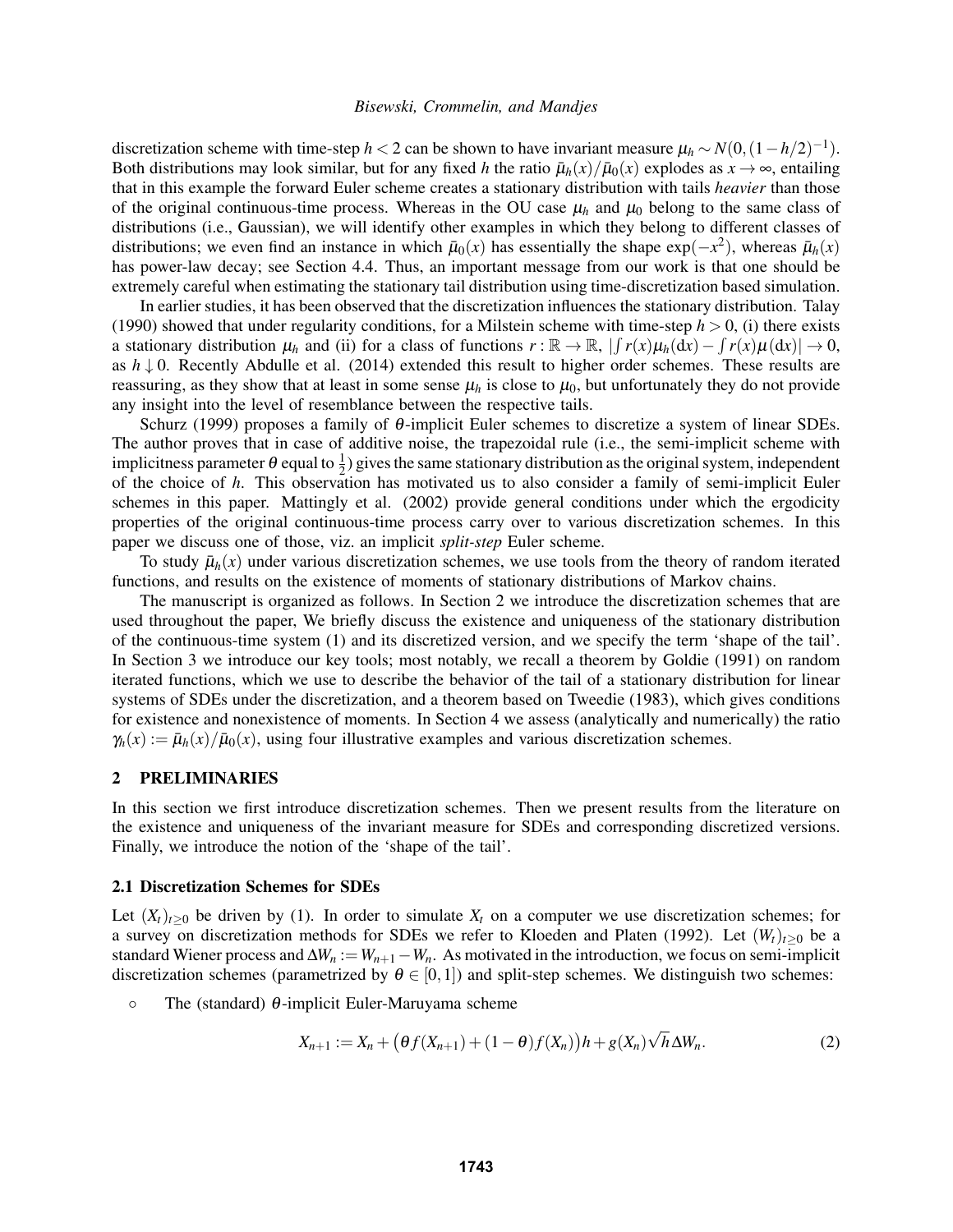$\circ$  The split-step  $\theta$ -implicit Euler-Maruyama scheme

$$
\begin{cases} X_{n+1}^* := X_n + \left( \theta f(X_{n+1}^*) + (1 - \theta)f(X_n) \right) h, \\ X_{n+1} := X_{n+1}^* + g(X_n) \sqrt{h} \Delta W_n. \end{cases} \tag{3}
$$

We denote by  $\mu_h$  the stationary measure of the discretization scheme considered. When  $\theta = 0$  and  $\theta = 1$ we recover the fully explicit and fully implicit Euler schemes, respectively. It is assumed that the schemes are well-defined, in that there exists a unique solution  $X_{n+1}$  to the implicit equations (2)-(3). Later in the paper on one occasion we also study a Milstein scheme, but we do not introduce it here, to keep the presentation as clear as possible.

The main difference between a standard scheme (2) and a split-step scheme (3) is the moment the 'noise part' is added: in the former case one first adds the noise and then solves the implicit equation for  $X_{n+1}$ , while in the latter case this order is reversed. The main advantage of using the split-step scheme is the simplicity, in the sense that it can be rewritten as, for functions  $a : \mathbb{R} \to \mathbb{R}$  and  $b : \mathbb{R} \to \mathbb{R}$ ,

$$
X_{n+1} = a(X_n) + b(X_n)\Delta W_n. \tag{4}
$$

Later in the paper we will observe that the scheme (4) is simpler to study than its standard counterpart (2). In particular, for split-step schemes it is easier to assess the existence of the stationary measure; see e.g. Section 3 of Hansen (2003) for ergodicity conditions of Markov chains with a Gaussian transition kernel. Our examples in Section 4 will reveal that (2) and (3) may lead to entirely different stationary tail distributions, which may also be very different from the tail behavior corresponding to  $\mu_0$ .

### 2.2 Existence and Uniqueness of Stationary Distributions

In continuous time when the invariant measure  $\mu_0$  exists and has a density  $\pi_0$ , it is given by

$$
\pi_0(x) \propto \frac{1}{g^2(x)} \exp\left\{2 \int^x \frac{f(y)}{g^2(y)} dy\right\};\tag{5}
$$

see e.g. Durrett (1996), p. 210. Hence it is straightforward to derive the asymptotic behavior of  $\bar{\mu}_0(x)$ . All SDEs considered in this paper have a stationary density proportional to the right-hand side of (5).

We now move to discrete time. We say that the Markov chain  $(X_n)_{n\in\mathbb{N}}$  has a stationary distribution with law µ iff *X*<sup>0</sup> ∼ µ implies *X*<sup>1</sup> ∼ µ (which implies *X<sup>n</sup>* ∼ µ for all *n* ∈ N). Contrary to the continuous-time case, there are no general formulas available for such distribution  $\mu$ . In this paper, we assess the ergodicity of discrete-time Markov chains using Theorem 2 (introduced later, in Section 3), which is based on results from Tweedie (1983) and Meyn and Tweedie (2012).

#### 2.3 Shape of the Tail

In this paper by the 'shape of the tail' of a random variable *X* we mean the rate of convergence of the complementary cumulative distribution function  $\mathbb{P}(X > x)$  in *x* as  $x \to \infty$ . For example we might have *polynomial decay* (i.e.,  $\mathbb{P}(X > x) \sim Cx^{-\alpha}$  for some constants  $C, \alpha > 0$ ), or *Weibullian* decay (i.e.,  $\mathbb{P}(X > x) \sim C \exp(-sx^p)$  for some  $C, s, p > 0$ ).

The tails of two random variables can be compared through their moments, as follows. Let *X*,*Y* be random variables and  $r : \mathbb{R} \to \mathbb{R}_+$  such that  $r(x) = 0$  for  $x < 0$ . If  $\int r(x) \mathbb{P}(X \in dx) < \infty$  and  $\int r(y) \mathbb{P}(Y \in dy) = \infty$ , then typically  $\mathbb{P}(X > x)/\mathbb{P}(Y > x) \to 0$  as  $x \to \infty$ ; we say that *X* has a lighter tail than *Y*.

If  $\mathbb{P}(X > x) \sim Cx^{-\alpha}$ , then  $\alpha$  can be identified from the fractional moments  $\mathbb{E}(X^{\alpha}; X > 0)$ . More specifically,

$$
\alpha = \sup \left\{ \beta > 0 : \int_0^\infty x^\beta \, \mathbb{P}(X \in \mathrm{d}x) < \infty \right\}. \tag{6}
$$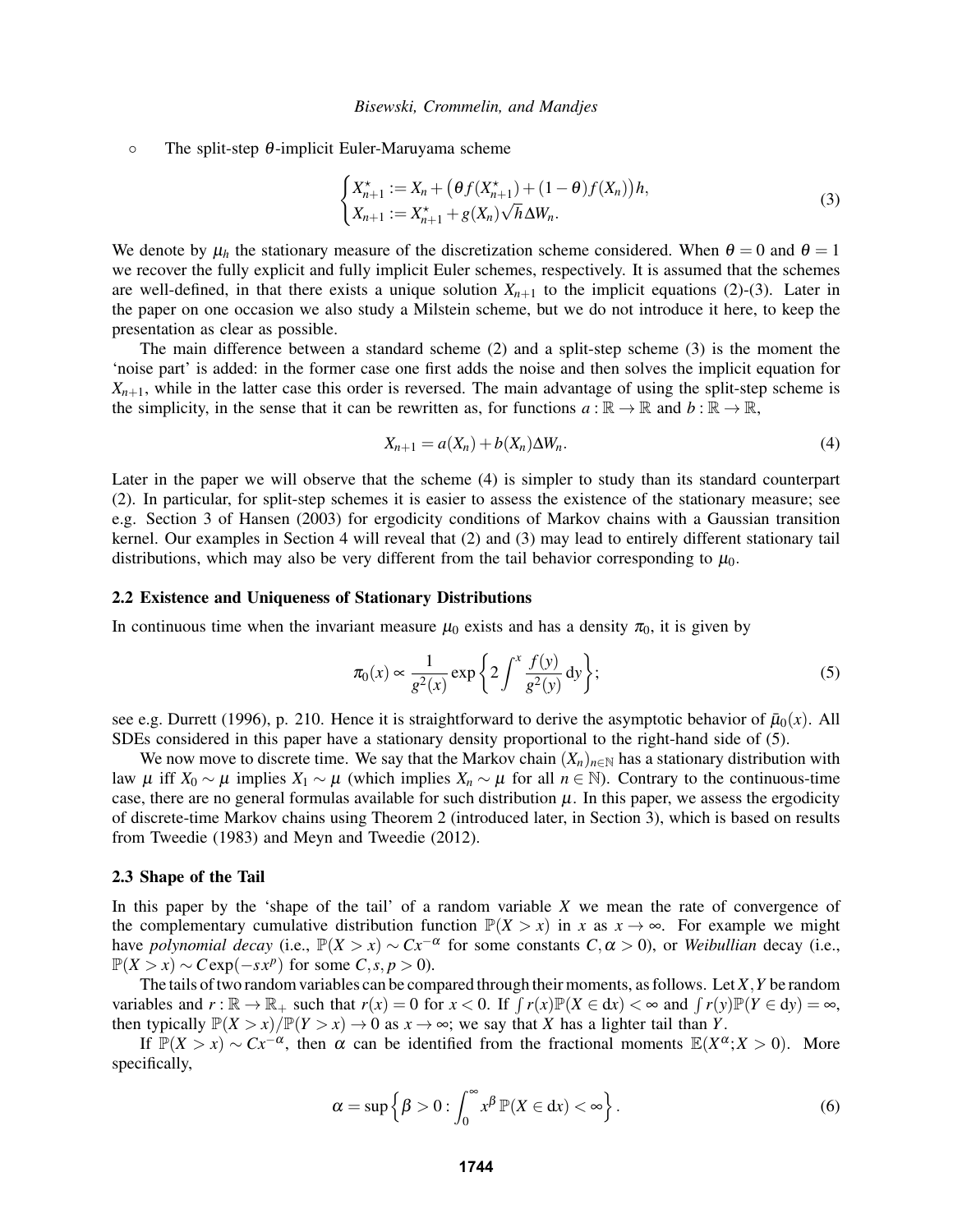Conversely, if  $\alpha$  in (6) is finite, then  $\mathbb{P}(X > x) \sim L(x)x^{-\alpha}$  for some 'sub-polynomial' function  $L(\cdot)$ .

If the random variable *X* admits all moments, so that  $\alpha = \infty$  in (6), then  $\mathbb{P}(X > x)$  decays to 0 faster than  $x^{-\beta}$  for any  $\beta > 0$ . In this case, the tail can be described more precisely, via the existence of exponential moments such as  $\mathbb{E}(\exp(sX^p); X > 0)$ . In particular, if  $\mathbb{P}(X > x) \sim C \exp(-sx^p)$ , then *p* and *s* obey

$$
p := \sup \Big\{ q > 0 : \exists t > 0 : \int_0^\infty e^{t x^q} \mathbb{P}(X \in dx) < \infty \Big\}, \ s := \sup \Big\{ t > 0 : \int_0^\infty e^{t x^p} \mathbb{P}(X \in dx) < \infty \Big\}.\tag{7}
$$

Conversely, if the *p*, *s* in (7) are finite, then  $\mathbb{P}(X > x) \sim L(x)e^{-sx^p}$  for a 'sub-Weibullian' function  $L(\cdot)$ .

For example, an exponentially distributed random variable with mean  $\lambda^{-1}$  has  $(p,s) = (1,\lambda)$ , and a normally distributed random variable with variance  $\sigma^2$  has  $(p,s) = (2,(2\sigma^2)^{-1})$ . Both distributions are light-tailed, but the Gaussian is clearly much lighter, as it corresponds to a higher *p*. One could say that distributions with the same *p* but different *s* belong to the same class (but the one with the higher *s* is lighter).

### 3 TOOLS FOR THE STUDY OF THE TAILS

The behavior of  $\bar{\mu}_0(x)$  (for *x* large) follows from the density (5). Finding the tail behavior of  $\mu_h$  is less straightforward. In this section we present two tools.

## 3.1 Random Iterated Functions

The following result (Goldie 1991, Theorem 4.1) describes the stationary tail distribution  $\bar{\mu}$  corresponding to the stochastic recursion  $X_{n+1} = M_n X_n + Q_n$ , where  $(Q_1, M_1), (Q_2, M_2), \ldots$  are i.i.d. It will be useful for analysing the stationary laws corresponding to discretizations of linear SDEs; see Section 4.2.

**Theorem 1** Let  $\kappa$  be such that  $\mathbb{E}|M_1|^{\kappa} = 1$ ,  $\mathbb{E}|M_1|^{\kappa} \log^+ |M_1| < \infty$  and  $\mathbb{E}|Q_1|^{\kappa} < \infty$ . Assume that the law of  $\log|M_1|$  given  $M_1 \neq 0$  is non-arithmetic. Then the stochastic recursion  $X_{n+1} = M_n X_n + Q_n$  has a unique invariant measure  $\mu$  satisfying  $\bar{\mu}(x) \sim Cx^{-\kappa}$ , for some  $C > 0$ , as  $x \to \infty$ .

### 3.2 Existence and Non-Existence of Moments

In Section 2.3 we discussed the connection between existence and nonexistence of moments and the behavior of the tail. Theorem 2 presents sufficient conditions for existence (and nonexistence) of moments of the stationary measure of a Markov chain. Let  $P(x,dy)$  be a transition kernel of a Markov chain and  $r : \mathbb{R} \to \mathbb{R}$ be such that  $r \ge 1$  and  $\int r(y)P(x, dy) < \infty$ . Define the following parameters associated with the function *r*:

$$
L(r) = \limsup_{|x| \to \infty} \frac{\int r(y)P(x,dy)}{r(x)} \quad \text{and} \quad L^+(r) := \lim_{x \to \infty} \frac{\int_0^\infty r(y)P(x,dy)}{r(x)}.
$$
 (8)

Note that while *L* is well defined,  $L^+(r)$  does not necessarily exist. Below, we use the concepts of aperiodicity, irreducibility and small sets as introduced in Meyn and Tweedie (2012).

**Theorem 2** Suppose that  $(X_n)_{n \in \mathbb{N}}$  is an aperiodic,  $\mu^{\text{Leb}}$ -irreducible Markov chain with a transition kernel *P*(*x*,d*y*). Suppose that all intervals  $[-M, M]$  for  $M > 0$  are small. Let  $r : \mathbb{R} \to \mathbb{R}$  be such that  $r \ge 1$ ,  $\int r(y)P(x, dy) < \infty$  and  $L(r)$ ,  $L^+(r)$  are defined in (8). Then

- (i) If  $L(r) < 1$  and  $\sup_{x \in [-M,M]} \int r(y)P(x,dy) < \infty$  for all  $M > 0$  then there exists a unique stationary probability measure  $\mu$  with  $\int r(x)\mu(dx) < \infty$ .
- (ii) If there exists a unique stationary probability measure  $\mu$ , and *r* is non-decreasing for  $x \in (0, \infty)$ then  $L^+(r) > 2$  implies  $\int_0^\infty r(x) \mu(dx) = \infty$ .

*Proof.* Notice that  $L(r) < 1$  implies there exists  $\delta, b > 0$  such that for all  $x \in \mathbb{R}$ ,

$$
\int r(y)P(x,dy) < (1-\delta)r(x)+b\mathbb{1}\left\{x\in[-M,M]\right\}.
$$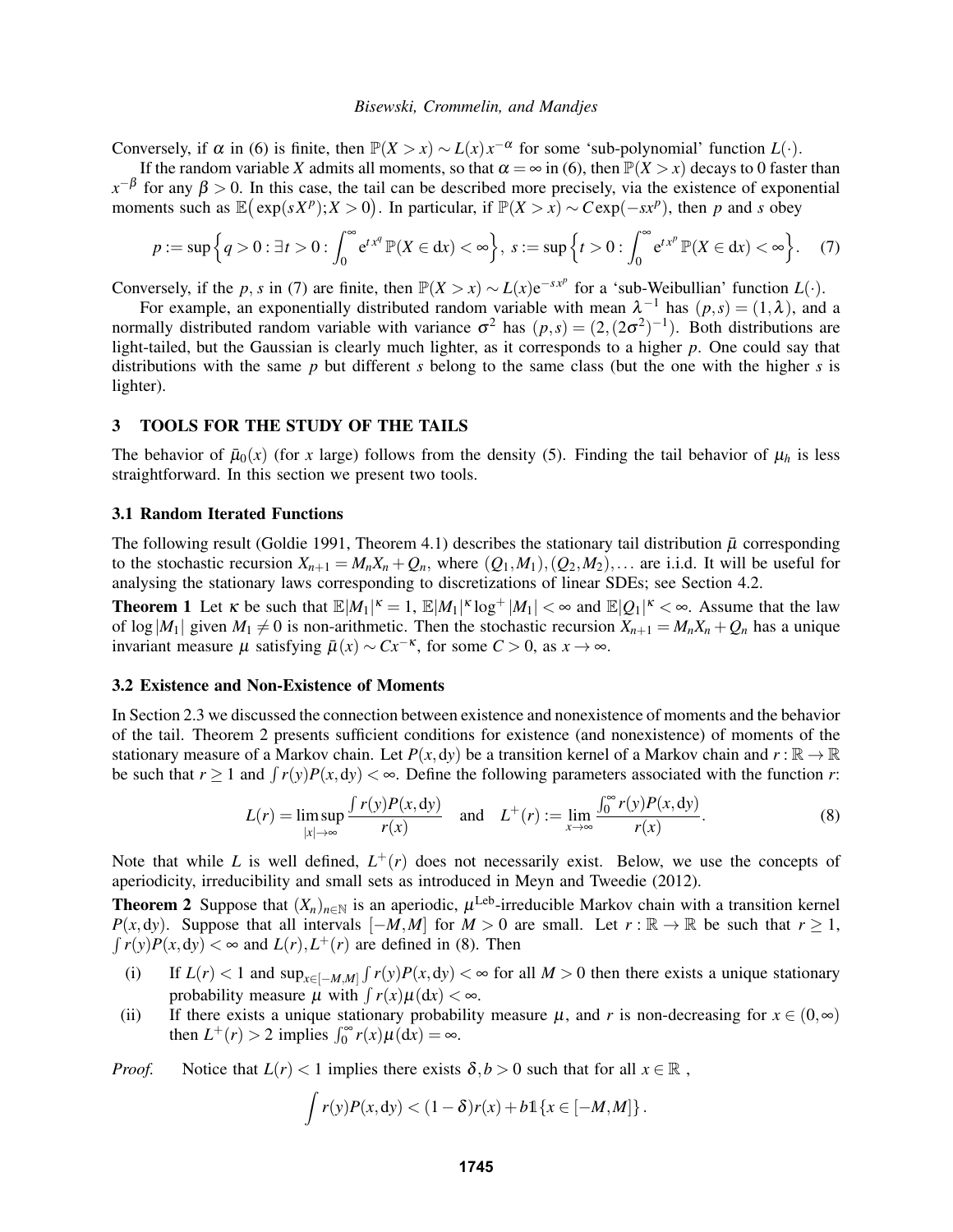Thus, part (i) follows from Thm. 14.0.1 of Meyn and Tweedie (2012). Part (ii) can be proven as follows.  $L^+(r) > 2$  implies there exists  $\delta, x_0 > 0$  such that  $\int_0^\infty r(y)P(x, dy) > (2 + \delta)r(x)$  for all  $x \ge x_0$ . Thus,

$$
r(x) + \int_{x}^{\infty} r(y)P(x, dy) \ge \int_{0}^{x} r(y)P(x, dy) + \int_{x}^{\infty} r(y)P(x, dy) = \int_{0}^{\infty} r(y)P(x, dy),
$$
 (9)

for all  $x \ge x_0$ , since *r* is non-decreasing on  $(0, \infty)$  and  $\int P(x, dy) = 1$ . Combining these elements we find

$$
\int_{x_0}^{\infty} r(y)P(x,dy) \geq \int_{x}^{\infty} r(y)P(x,dy) > (1+\delta)r(x),
$$

for all  $x \ge x_0$ . Then, with the second equality due to 'Fubini',

$$
\int_{x_0}^{\infty} r(x) \mu(dx) = \int_{x_0}^{\infty} r(x) \left( \int \mu(dy) P(y, dx) \right) = \int \left( \int_{x_0}^{\infty} r(x) P(y, dx) \right) \mu(dy)
$$

$$
\geq \int_{x_0}^{\infty} \left( \int_{x_0}^{\infty} r(x) P(y, dx) \right) \mu(dy) > (1 + \delta) \int_{x_0}^{\infty} r(y) \mu(dy).
$$

 $\Box$ 

This entails  $\int_0^\infty r(x) \mu(dx) = \infty$ .

Remark 1 Additionally, there is a very simple condition which implies nonexistence of a moment. If there exists a set *A* such that  $\mu(A) > 0$  and  $\int r(x)P(x, dy) = \infty$  for all  $x \in A$  then necessarily  $\int r(x)\mu(dx) = \infty$ .

In view of the considerations in Section 2.3, it is particularly convenient to work with Thm. 2 for classes of functions such as  $r_\alpha(x) = 1 + |x|^\alpha$  and  $r_{p,s}(x) = \exp(s|x|^p)$ . Note however, that there is a 'moment gap', that is when  $L(r) > 1$  and  $L^+(r) < 2$ , it cannot be inferred from Theorem 2 whether the moment  $\int_0^{\infty} r(x) \mu(dx)$  exists or not. The gap could be decreased by considering bounds tighter than (9) based on the transition kernel.

## 4 ASSESSMENT OF THE TAIL IN BENCHMARK MODELS

In this section we study four prototypical SDEs, comparing the tails of the continuous-time processes with the tails of their discrete-time counterparts. Thus, we compare the tails  $\bar{\mu}_0(x)$  and  $\bar{\mu}_h(x)$  for large *x*. We do so by studying the ratio

$$
\gamma_h(x) := \bar{\mu}_h(x)/\bar{\mu}_0(x)\,,
$$

for large *x*, both analytically (using the tools presented in Section 3) and numerically. In particular, if  $\gamma_h(x) \to 0$ , or  $\gamma_h(x) \to \infty$ , as  $x \to \infty$  then  $\mu_h$  has a tail lighter, or heavier than  $\mu_0$  respectively.

The main message from this section is that  $\gamma_h(x)$  can differ substantially from 1. In addition, the  $\bar{\mu}_h(x)$ resulting from different discretization schemes can also be orders of magnitude different. This leads to the general conclusion that, when aiming at estimating the SDE's tail distribution, one has to be very careful with using discretization schemes. We focus in this section on one-dimensional SDEs, as for these  $\mu_0$  is available in closed-form, but obviously the above warning carries over to multi-dimensional SDEs.

The numerical results in Sections 4.2-4.4 concern the estimation of  $\bar{\mu}_h(x)$  for various values of *x* and *h*. In all sections, the estimates were determined by a crude Monte Carlo method. The Markov chain has been divided in blocks of  $10^4$  time steps (of size *h*) separated by periods of  $10^4$  time steps. These blocks of  $10<sup>4</sup>$  time steps are assumed to be independent, and based on that assumption we derive the sample error. The estimation procedure is stopped when the sample relative error falls below 5%.

### 4.1 Ornstein-Uhlenbeck Process

It was already observed in e.g. Talay (1990) that the stationary distribution of an OU process is affected by discretization (motivating the use of a second-order scheme that has a stationary distribution closer to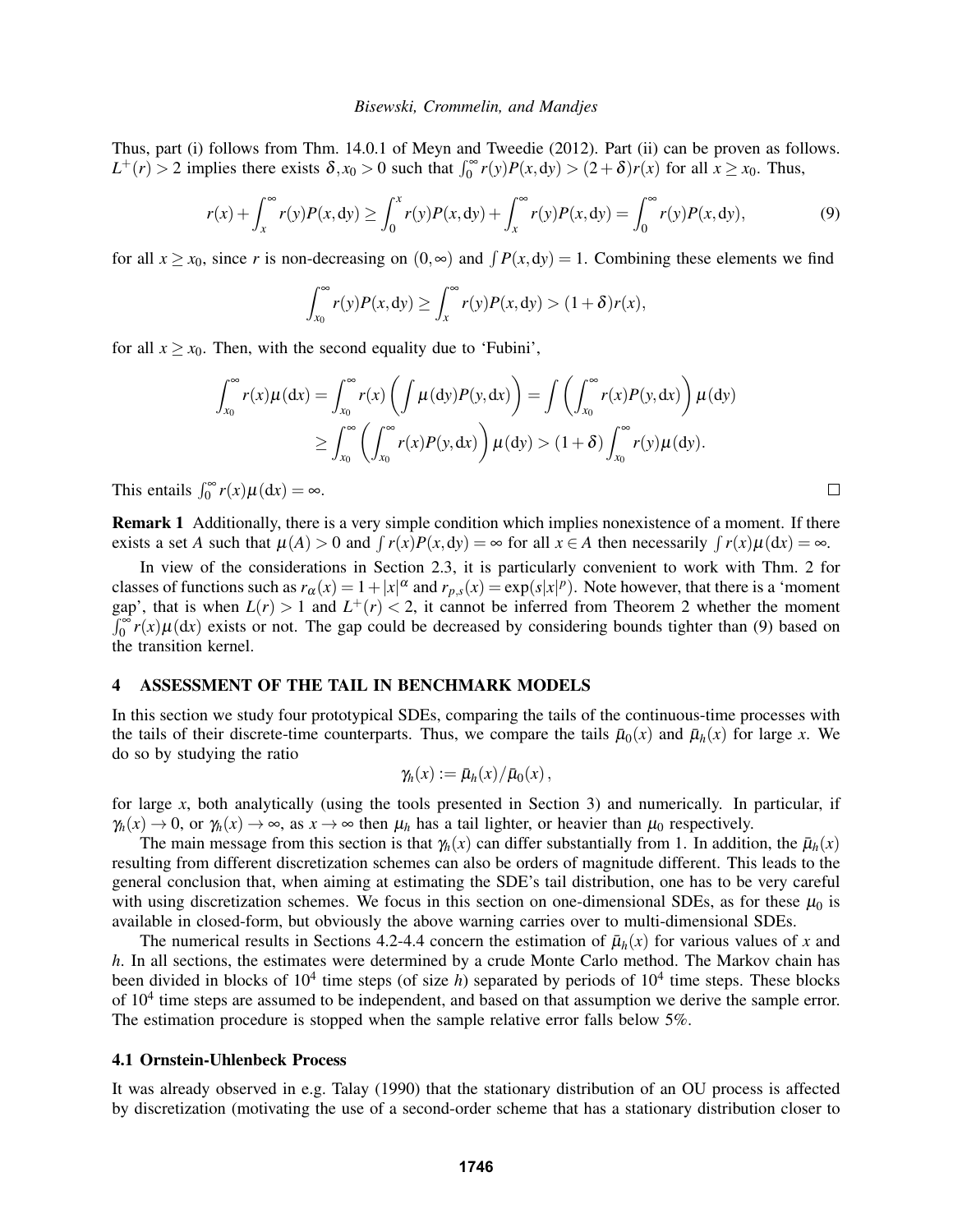

Figure 1: Ornstein-Uhlenbeck process with  $\vartheta = 3, \sigma = 1$ . Plot of  $\gamma_h(x)$  against  $\bar{\mu}_0(x)$  for  $h = 0.1$  (left) and  $h = 0.01$  (right) for the two extreme values of the 'implicitness parameter'  $\theta$ .

the continuous-time one). Schurz (1999) proposes discretizing multidimensional linear SDEs (covering the OU case) using the implicit Euler methods; he shows that the trapezoidal rule (semi-implicit scheme with  $\theta=\frac{1}{2}$  $\frac{1}{2}$ ) is the only discretization scheme in that family that preserves the correct stationary distribution.

The OU process is defined by the following SDE: for  $\vartheta, \sigma > 0$ ,

$$
dX_t = -\vartheta X_t dt + \sigma dW_t. \tag{10}
$$

It is well-known that (10) admits a Gaussian stationary distribution with mean zero and variance  $\Sigma$  :=  $\sigma^2/(2\vartheta)$ . The  $\theta$ -implicit (standard) Euler scheme (2) yields

$$
X_{n+1} = X_n (1 - \vartheta \Gamma h) + \sigma \Gamma \sqrt{h} \Delta W_n,
$$

with  $\Gamma := (1 + \vartheta \theta h)^{-1}$ . This is an AR(1) process, which admits a stationary distribution iff  $|1 - \vartheta \Gamma h| < 1$ , that is when *h* < 2/(ϑ(1−2θ)); see e.g. Van der Vaart (2010). More specifically, this stationary distribution is Gaussian with mean zero and variance  $\Sigma(1+\vartheta h(\theta-\frac{1}{2}))$  $(\frac{1}{2}))^{-1}$ . This shows that by taking  $\theta = \frac{1}{2}$  $\frac{1}{2}$ , the invariant measure of the discretized chain is the same as the invariant measure of the original, continuous-time one, cf. the findings of Schurz (1999).

We take the analysis a bit further to assess what errors one makes for the OU case with other rules than the trapezoid rule. A first, naïve, choice could be the explicit Euler scheme ( $\theta = 0$ ). As seen above,  $\mu_0 \sim N(0,\bar{\Sigma})$  and  $\mu_h \sim N(0,\Sigma/(1-\frac{1}{2}))$  $(\frac{1}{2}\theta h)$ ). Now consider the ratio  $\gamma_h(x)$ . Let  $\Phi(\cdot)$  and  $\varphi(\cdot)$  denote a standard normal cdf and pdf respectively. For large *x*,  $\Phi(-x) \sim \varphi(x)/x$ , so that for large *x* 

$$
\gamma_h(x) = \frac{\Phi\left(-\frac{x}{\sqrt{\Sigma}}\sqrt{1-\frac{1}{2}\vartheta h}\right)}{\Phi\left(-\frac{x}{\sqrt{\Sigma}}\right)} \sim \sqrt{\frac{2}{2-\vartheta h}} \exp\left\{-\frac{x^2\vartheta}{2\sigma^2}(2-\vartheta h-2)\right\} = \sqrt{\frac{2}{2-\vartheta h}} \cdot \exp\left\{\frac{\vartheta^2 x^2 h}{2\sigma^2}\right\}.
$$

This means that  $\gamma_h(x) \to \infty$  for any given  $h > 0$ , showing that the tail of  $\mu_h$  is heavier than the tail of  $\mu_0$ . Similar calculations show that in the fully implicit case  $(\theta = 1)$  the tail of  $\mu_h$  is lighter than the one of  $\mu_0$ . In general, increasing the 'implicitness parameter' θ makes the tail of µ*<sup>h</sup>* lighter; cf. Figure 1.

A pragmatic rule that can be used to control  $\gamma_h(x)$  is to decrease the step *h* proportionally to  $x^2$ . More, concretely, let *h* satisfy  $x^2h \to \varepsilon > 0$ , as *x* grows large. Then  $\gamma_h(x) \approx 1 + \varepsilon \frac{\partial^2}{\partial \sigma^2}$ . So in order to keep the ratio  $\gamma_h(x)$  smaller than some given  $1+\delta$ , one could choose *h* in the following way:

$$
h = x^{-2} \left( 2 \vartheta^{-2} \sigma^2 \log(1+\delta) \right).
$$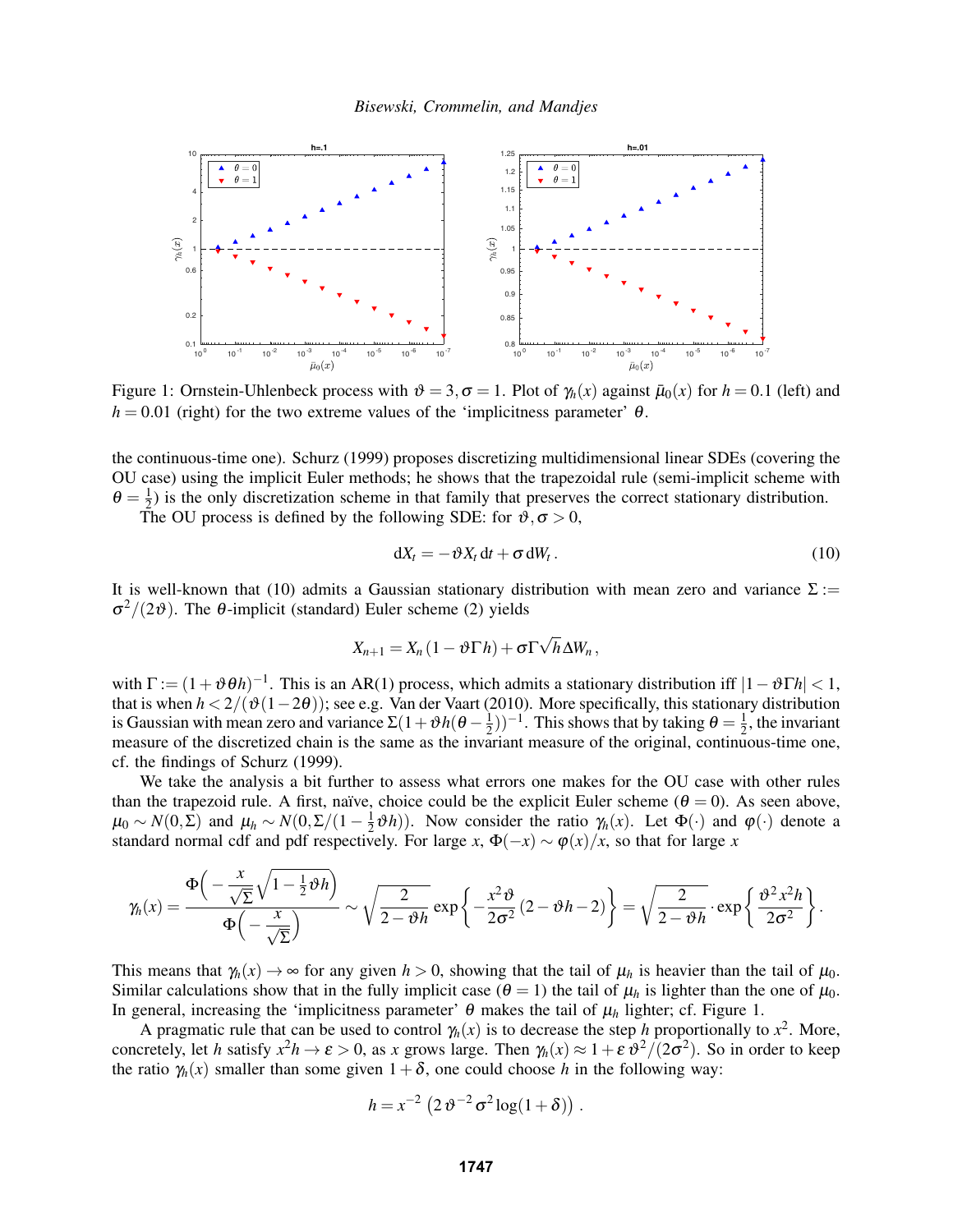*Conclusions*: This example shows that, although  $\mu_h$  still belongs to the same class of distributions as  $\mu_0$  (Weibull-tail with shape parameter 2), the ratio  $\gamma_h(x)$  can deviate substantially from 1 (in fact,  $\gamma_h(x)$  may even go to 0 or ∞, depending on the choice of the implicitness parameter). This effect can be mitigated by choosing the step-size *h* sufficiently small. The tail of  $\mu_h$  becomes lighter when increasing  $\theta$ .

### 4.2 Linear Drift and Linear Volatility

We now consider the process  $(X_t)_{t>0}$  that solves the SDE

$$
dX_t = \vartheta(m - X_t) dt + \sigma X_t dW_t,
$$

where  $\sigma, \vartheta > 0$  and  $m > 0$  (observe that if *m* would have been 0, then the stationary measure  $\mu_0$  is entirely concentrated at 0). Using (5) we see that  $\mu_0$  corresponds to an *Inverse-Gamma* distribution with density

$$
\pi_0(x) = \beta^{\alpha_0} (\Gamma(\alpha_0))^{-1} x^{-(1+\alpha_0)} e^{-\beta/x}, \quad x > 0,
$$

with shape parameter  $\alpha_0 = 1 + 2\vartheta/\sigma^2$  and rate parameter  $\beta = 2\vartheta m/\sigma^2$ . As a consequence, for large *x*,  $\pi_0(x) \sim (\beta^{\alpha_0}/\Gamma(\alpha_0))x^{-(1+\alpha_0)}$  and hence  $\bar{\mu}_0(x) \sim C_0x^{-\alpha_0}$  for some  $C_0 > 0$ .

Now let us focus on the stationary measure  $\mu_h$  corresponding to the semi-implicit (standard) Euler scheme for various values of  $\theta$ . The scheme (2) yields

$$
X_{n+1} = \frac{\vartheta m h}{1 + \vartheta \theta h} + X_n \left( 1 - \frac{\vartheta h}{1 + \vartheta \theta h} + \frac{\sigma \sqrt{h}}{1 + \vartheta \theta h} \Delta W_n \right). \tag{11}
$$

Notice that this is exactly the setting of Thm. 1, so it can be applied to derive the tail behavior of  $\mu_h$ . The following proposition, which is an immediate consequence of Thm. 1, states that  $\bar{\mu}_h(x)$  decays polynomially. The corresponding rate  $\alpha_h$  (which differs from  $\alpha_0$ ) solves

$$
\mathbb{E}\big|1-\frac{\vartheta h}{1+\vartheta\theta h}+\frac{\sigma\sqrt{h}}{1+\vartheta\theta h}\Delta W_1\big|^{\alpha_h}=1.
$$

Proposition 1 The family of Markov Chains evolving according to (11) admits a stationary distribution  $\mu_h$  for all  $h > 0$  and for each fixed *h*, which satisfies  $\bar{\mu}_h(x) \sim C_h x^{-\alpha_h}$ , as  $x \to \infty$ , for some constant  $C_h > 0$ .

We now analyze  $\alpha_h$  as  $h \downarrow 0$ , again using Thm. 1. Using Taylor expansions and taking the expectation (recalling that  $\Delta W_1 \sim N(0,1)$ ), we obtain

$$
\mathbb{E}\left|1-\frac{\vartheta h}{1+\vartheta\theta h}+\frac{\sigma\sqrt{h}}{1+\vartheta\theta h}\Delta W_{1}\right|^{\alpha}=1+\left(-\alpha\vartheta+\binom{\alpha}{2}\sigma^{2}\right)h+\left(\alpha\theta\vartheta^{2}-3\binom{\alpha}{3}\sigma^{2}\vartheta+3\binom{\alpha}{4}+\binom{\alpha}{2}\left(\vartheta^{2}-2\theta\sigma^{2}\vartheta x^{2}\right)\right)h^{2}+o(h^{2}),
$$

which is to be equated to 1. Now it can be verified that  $\alpha_h$  has the following first-order Taylor expansion around  $h = 0$ : with  $\alpha_0$  the rate corresponding to  $\bar{\mu}_0(x)$ ,

$$
\alpha_h = \alpha_0 + \left(\vartheta^2(1+2\theta)\sigma^{-2} - \vartheta\right)h + o(h). \tag{12}
$$

Remark 2 An expansion similar to (12) can be obtained for other discretization schemes as well, for instance for the semi-implicit *Milstein scheme* given by

$$
X_{n+1} = X_n + \left(\theta f(X_{n+1}) + (1-\theta)f(X_n)\right)h + g(X_n)\sqrt{h}\Delta W_n + \frac{1}{2}g(X_n)g'(X_n)h((\Delta W_n)^2 - 1).
$$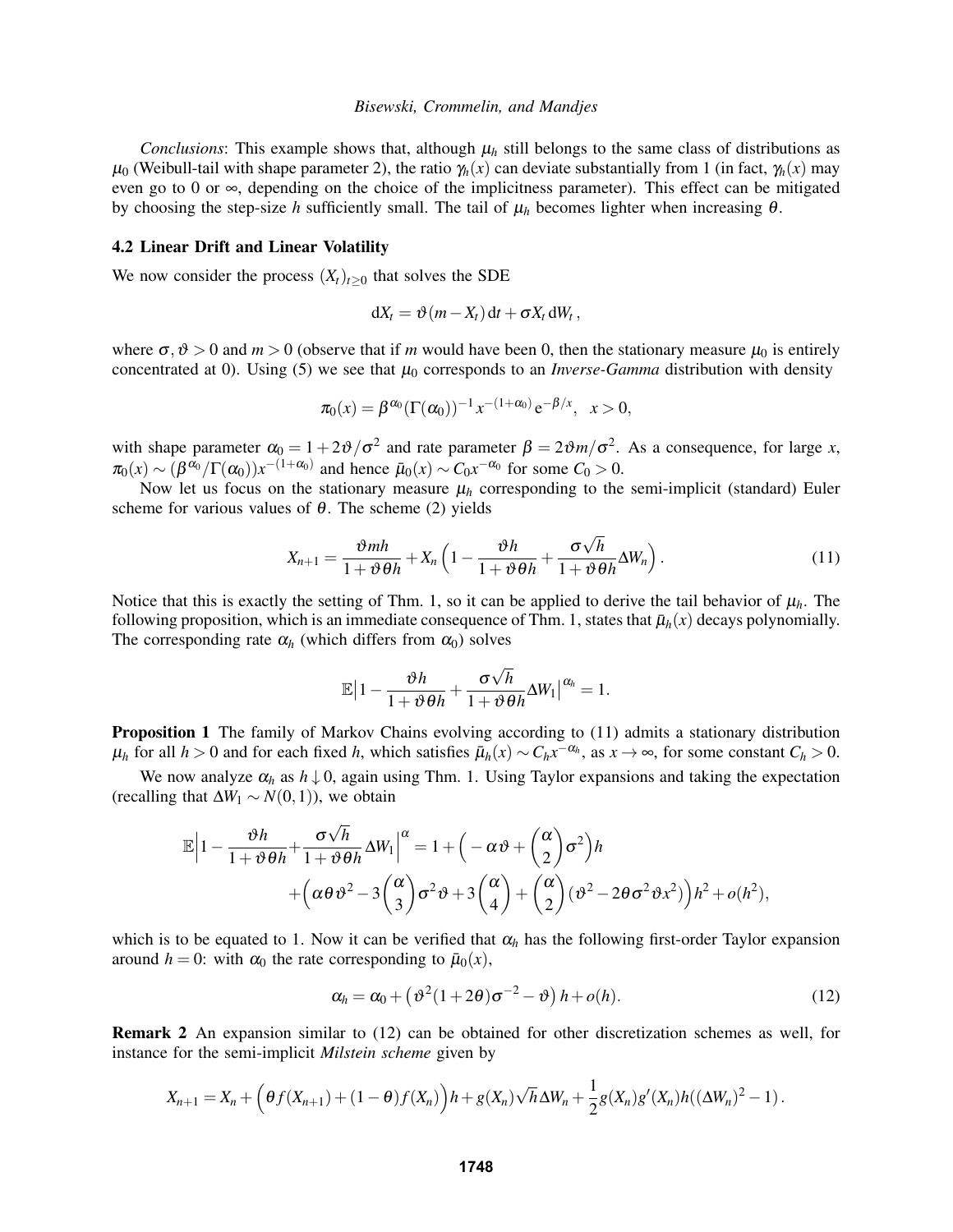

Figure 2: Linear drift and linear volatility process with  $\vartheta = 1$ ,  $\sigma =$ 2, *m* = 1. Plot of  $\gamma_h(x)$  against  $\bar{\mu}_0(x)$ for  $h = 0.1$  (left) and  $h = 0.01$  (right) for  $\theta \in \{0, \frac{1}{2}\}$  $\frac{1}{2}$ , 1<sup>1</sup>. From (12), the tail of  $\mu_h$  should be heavier than the tail of  $\mu_0$  if  $\theta = 0$ , and lighter if  $\theta = 1$ . For  $\theta = \frac{1}{2}$  $\frac{1}{2}$  the tails are more similar, as  $\alpha_h = \alpha_0 + o(h)$ .

This scheme takes the explicit form

$$
X_{n+1} = \frac{\vartheta \mu h}{1 + \vartheta \theta h} + X_n \left( 1 - \frac{\vartheta + \frac{1}{2}\sigma^2}{1 + \vartheta \theta h} h + \frac{\sigma}{1 + \vartheta \theta h} \sqrt{h} \Delta W_n + \frac{\frac{1}{2}\sigma^2}{1 + \vartheta \theta h} h (\Delta W_n)^2 \right).
$$

Without presenting the computations, we claim that the Milstein-discretized stationary distribution is heavy tailed:  $\bar{\mu}_h(x) \sim C_h x^{-\alpha_h}$ . The power  $\alpha_h$  has, as  $h \downarrow 0$ , the first-order Taylor expansion

$$
\alpha_h = \alpha_0 + \left(\vartheta^2(2\theta-3)\sigma^{-2}\right)h + o(h).
$$

The reasoning is as in the proof of Prop. 1 and the computation of  $\alpha_h$  for the schemes (2)-(3).

The expression (12) for  $\alpha_h$  for  $\theta = 0$  reveals that if  $\vartheta / \sigma^2 > 1$  then the tail of  $\mu_h$  is lighter than the tail of  $\mu_0$ , but vice versa if  $\vartheta/\sigma^2 < 1$  — a perhaps surprising result for an explicit Euler scheme. The expansion of  $\alpha_h$  in (12) advocates choosing  $\theta \in [0,1]$  such that the absolute value of  $(\vartheta(1+2\theta)/\sigma^2-1)$ is minimized. See Figure 2 for illustrations.

*Conclusions*: In this example, the tail of  $\mu_h$  and  $\mu_0$  are in the same class (power-law decay), and again the ratio  $\gamma_h(x)$  can differ substantially from 1. Choosing  $\theta = 0$  now does not necessarily lead to the situation of the tail of  $\mu_h$  being heavier than the tail of  $\mu_0$  (cf. the OU process in Section 4.1). The tail of  $\mu_h$  becomes lighter when increasing  $\theta$  (also in the Milstein case).

### 4.3 Cubic Drift and Constant Volatility

We now consider a stochastic process with nonlinear drift, more specifically  $(X_t)_{t>0}$  solving

$$
dX_t = -\vartheta X_t^3 dt + \sigma dW_t, \qquad (13)
$$

where  $\vartheta, \sigma > 0$ . From the formula for the density of the invariant measure (5), we see that  $\mu_0$  has a centered *Generalized Normal Distribution* with the density

$$
\pi_0(x) = \beta \left(2\alpha \Gamma(1/\beta)\right)^{-1} e^{-(|x|/\alpha)^{\beta}},\tag{14}
$$

with scale parameter  $\alpha = (2\sigma^2/\vartheta)^{1/4}$  and shape parameter  $\beta = 4$ . It has been shown by Mattingly et al. (2002) that the explicit Euler scheme (2) of the process driven by (13) is transient, i.e., does not converge to a stationary distribution. Denote

$$
a(x) := c^{-1} \sinh\left(\arcsin\left(\frac{3cx}{3}\right)/3\right), \quad F_{\theta}(x) := x - \vartheta(1 - \theta)x^3h, \quad \text{and} \quad c := \sqrt{3\vartheta\theta h}/2. \tag{15}
$$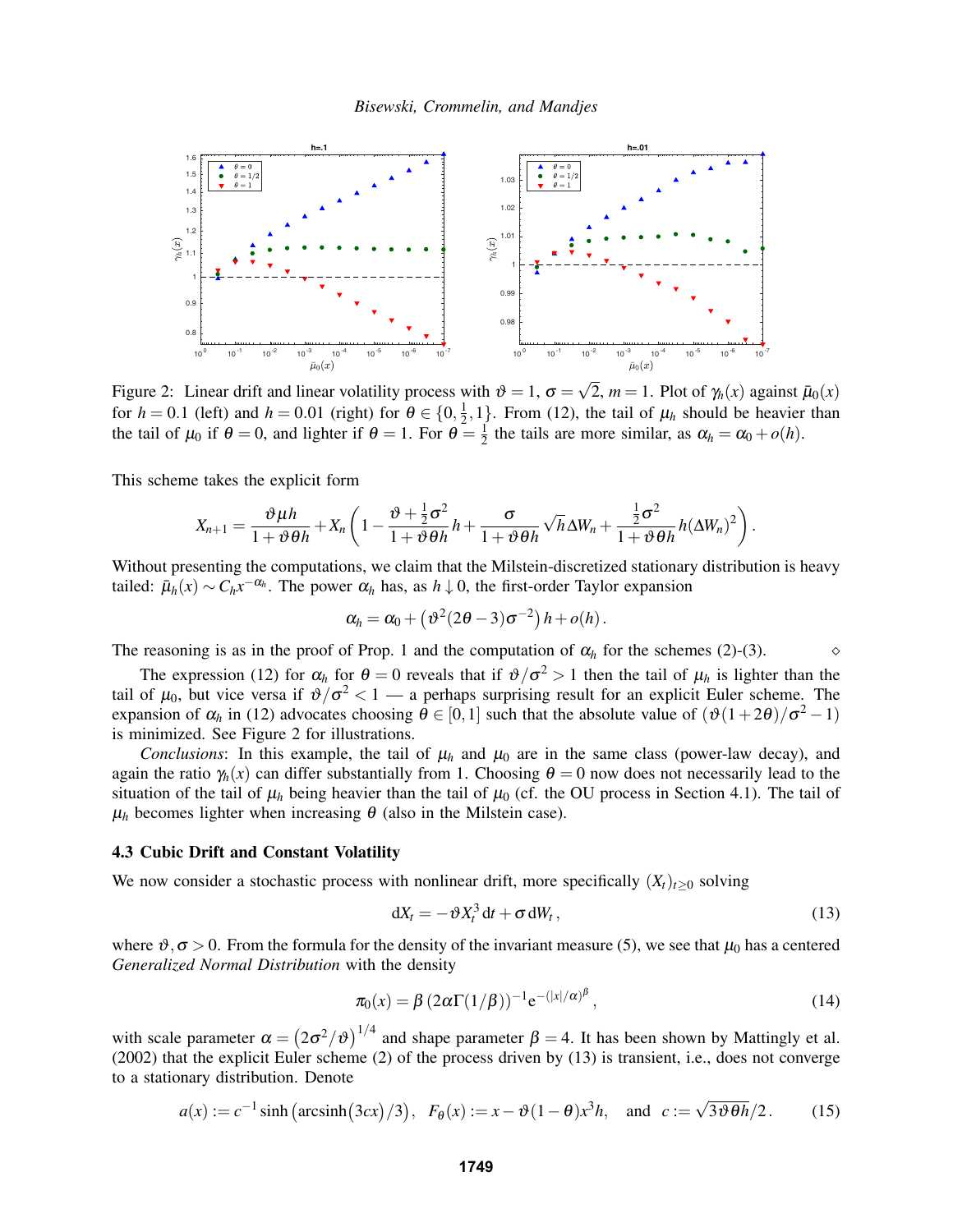We can show that the  $\theta$ -implicit standard and split-step Euler schemes (2)-(3) read, for  $\theta \in (0,1]$ ,

$$
X_{n+1} = a \big( F_{\theta}(X_n) + \sigma \sqrt{h} \Delta W_n \big) \tag{16}
$$

$$
X_{n+1} = a(F_{\theta}(X_n)) + \sigma \sqrt{h} \Delta W_n
$$
\n(17)

respectively. To study the ergodicity of the Markov chains driven by (16) and (17), it is useful to derive the asymptotics of *a*(·). The function *a*(·) is odd, satisfies  $|a(x)| \le x^{1/3} (\vartheta \theta h)^{-1/3}$  for all  $x \in \mathbb{R}$ , and in addition  $a(x)x^{-1/3} = (\vartheta \theta h)^{-1/3}$  as  $|x| \to \infty$ . Both schemes are ergodic for  $\theta > \frac{1}{2}$  $\frac{1}{2}$ . For the split-step scheme, ergodicity follows from (Hansen 2003) and the asymptotics of the function  $a(\cdot)$  listed earlier. To show the ergodicity of the standard Euler scheme one can use Thm. 2(i). We note that the chain (16) satisfies the conditions of irreducibility, small sets and aperiodicity as stated in Theorem 2. Let  $r_{p,s}(x) := \exp(s|x|^p)$ and denote  $Z \sim N(0,1)$ . We verify the remaining assumptions of Thm. 2(i). Based on the properties of the function  $a(\cdot)$ , it is straightforward to verify that when  $\theta = 1$ ,

$$
\int r_{p,s}(y)P(x,\mathrm{d}y)=\mathbb{E}\exp\left(s\left|a(x+\sigma\sqrt{h}Z)\right|^p\right)\leq\mathbb{E}\exp\left(s(\vartheta h)^{-p/3}\cdot\left|x+\sigma\sqrt{h}Z\right|^{p/3}\right).
$$
 (18)

Now let  $p = 6$ . When  $s < \theta^2 h/(2\sigma^2)$ , the expression on the rhs of (18) is finite and there exist constants  $A, B > 0$  such that it is equal to  $A \exp(Bx^2)$ . Thus,  $L(r_{p,s}) = 0$ , where *L* is defined in (8). Lastly, as

$$
\sup_{x \in [-M,M]} \int r_{p,s}(y) P(x,dy) \le A \exp(BM^2) < \infty,
$$

we conclude that when  $\theta = 1$ , the standard Euler scheme is ergodic with stationary measure  $\mu_h$  and moreover,  $r_{p,s}(x)\mu_h(\mathrm{d}x) < \infty$  for  $p = 6$  and  $s < \vartheta^2 h/(2\sigma^2)$ . Proving ergodicity in case  $\theta \in (1/2, 1)$  can be dealt with similarly using the test function  $r(x) = 1 + x^6$ .

Our next objective is to compare the tails of  $\mu_h$  and  $\mu_0$  for a fully implicit scheme ( $\theta = 1$ ). From (14),  $\mu_0$  has Weibullian decay with  $(p,s) = (4, \vartheta/(2\sigma^2))$ . For the standard Euler scheme  $\mu_h$  is characterized by  $(p,s) = (6, \theta^2 h/(2\sigma^2))$ . This follows from the fact that  $\int_0^\infty r_{6,s}(y)P(x,dy) = \infty$  for  $s < \theta^2 h/(2\sigma^2)$  (cf. Remark 1). The latter can be established using asymptotics of the function  $a(\cdot)$ , similar to the way we established the existence of moments. For the split-step scheme  $\mu_h$  has parameters  $(p, s) = (2, 1/(2\sigma^2 h))$ , as can be shown in an analogous fashion.

The implication is that the standard Euler scheme gives a distribution in a lighter class than  $\mu_0$ . It becomes heavier as  $h \downarrow 0$  (since  $s \downarrow 0$ ), but remains in the class with  $p = 6$  (compared to  $p = 4$  for  $\mu_0$ ). By contrast, the split-step scheme gives a distribution in a heavier class (viz. with  $p = 2$ ), but its tail becomes lighter as  $h \downarrow 0$ . This behavior is reflected in our simulation results, see Figure 3. We observe that the ratio  $\gamma_h(x)$  goes to 0 as  $x \to \infty$  for the standard Euler scheme, whereas  $\gamma_h(x)$  explodes for the split-step scheme.

*Conclusions*: This example shows that  $\mu_0$  can be in a different class of distributions than  $\mu_h$ . In addition, it strongly depends on the discretization scheme in which class  $\mu_h$  is.

### 4.4 Cubic Drift and Linear Volatility

In our last example  $(X_t)_{t>0}$  solves

$$
dX_t = \vartheta(m - X_t^3) dt + \sigma X_t dW_t,
$$

where  $\sigma, \vartheta > 0$  and  $m > 0$ . Like in the previous examples, we can find the density of  $\mu_0$ :

$$
\pi_0(x) \propto x^{-2} \exp\left\{-\frac{\vartheta}{\sigma^2} \left(\frac{2m}{x} + x^2\right)\right\}, \quad x > 0.
$$

Let  $a(\cdot)$  and  $F_{\theta}(\cdot)$  be as defined in (15). Similar to the example from the previous section, for  $\theta \in (0,1]$ the  $\theta$ -implicit Euler scheme and the  $\theta$ -implicit split-step scheme evolve according to

$$
X_{n+1}=a(\vartheta m h+F_{\theta}(X_n)+\sigma X_n\sqrt{h}\Delta W_n),
$$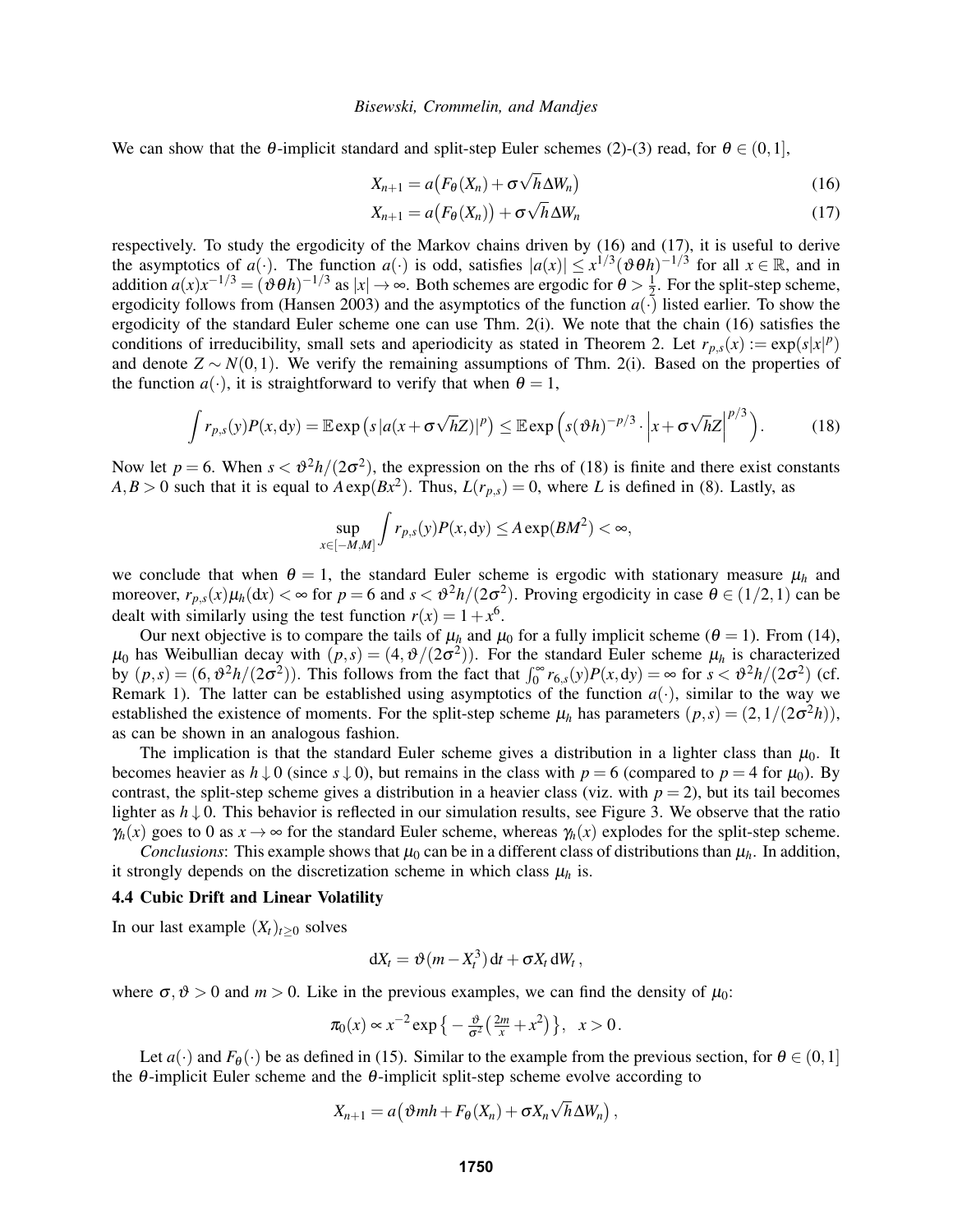

Figure 3: Cubic drift and constant volatility process with  $\vartheta = 1, \sigma = 1$ . Plot of  $\gamma_h(x)$  against  $\bar{\mu}_0(x)$  for  $h = 0.01$  (left) and  $h = 0.001$  (right) for fully implicit ( $\theta = 1$ ) standard and split-step Euler schemes.

$$
X_{n+1} = a(\vartheta m h + F_{\theta}(X_n)) + \sigma X_n \sqrt{h} \Delta W_n,
$$

respectively. Both schemes are ergodic for  $\theta > 1/2$ . We do not prove the regularity conditions (i.e. irreducibility, small sets, aperiodicity) of Thm. 2 here. Furthermore we focus on the fully implicit scheme  $\theta = 1$ ; the case  $\theta \in (1/2, 1)$  can be dealt with similarly.

*Standard Euler case.* We show, using Thm. 2(i), that the fully implicit standard Euler scheme has a stationary measure with Weibullian decay with  $p \in [3, 6]$ . Let  $r_{p,s}(x) := \exp(s|x|^p)$ . We have

$$
\int r_{p,s}(y)P(x,dy) = \mathbb{E} \exp\left(s |a(\vartheta m h + x + \sigma x \sqrt{h}Z)|^p\right) \leq \mathbb{E} \exp\left(s(\vartheta h)^{-p/3} \cdot \left|\vartheta m h + x + \sigma x \sqrt{h}Z\right|^{p/3}\right),
$$

with  $Z \sim N(0,1)$ . We see that for  $p = 3$  the expression on the rhs can be bounded by  $A \exp(Bx^2)$  for some  $A, B > 0$ . Hence  $L(r_{3,s}) = 0$  for all  $s > 0$ . In addition,

$$
\sup_{x \in [-M,M]} \int r_{3,s}(y) P(x,dy) < A \exp(BM^2) < \infty.
$$

Thus, based on Thm. 2(i), we can conclude that the chain is ergodic with stationary probability measure  $\mu_h$  and admits exponential moments  $\int r_{3,s}(x)\mu_h(dx) < \infty$ . Furthermore, applying Remark 1 to  $r_{6,s}(\cdot)$ , we see that  $\int_0^\infty r_{6,s}(y)P(x,dy) = \infty$  for *x* large enough and thus  $\int_0^\infty r_{6,s}(x)\mu_h(dx) = \infty$ .

*Split-step Euler case.* We show that the fully implicit split-step Euler scheme has a stationary measure with polynomial decay. Let  $r_\alpha(x) := 1 \vee |x|^\alpha$  and denote  $Z \sim N(0, 1)$ . We have for  $|x| > 1$ :

$$
\frac{\int r_{\alpha}(y)P(x,dy)}{r_{\alpha}(x)} = \mathbb{E}\left|\frac{a(\vartheta m h + x)}{x} + \sigma\sqrt{h}Z\right)\right|^{\alpha} \xrightarrow{|x| \to \infty} (\sigma^2 h)^{\alpha/2} \cdot \mathbb{E}|Z|^{\alpha} = L(r_{\alpha}),
$$

by 'dominated convergence'. Moreover, one can show that  $\sup_{x \in [-M,M]} \int r_\alpha(y) P(x,dy) < \infty$ . Using Thm. 2(i) we conclude that the chain is ergodic with stationary probability measure  $\mu_h$  and has polynomial moments  $\int r_\alpha(x) \mu_h(dx) < \infty$  for  $\alpha < \alpha_h$ , where  $\alpha_h$  solves  $(\sigma^2 h)^{\alpha_h/2} \cdot E|Z|^{\alpha_h} = 1$ . The fractional moments are available in closed form:  $\mathbb{E}|Z|^{\alpha} = 2^{\alpha/2}\Gamma((\alpha+1)/2)/\sqrt{\pi}$  (Winkelbauer 2012). Hence,  $\alpha_h$  can be found numerically. For instance, when  $\sigma = 1$  (where  $\vartheta$  and *m* are irrelevant)  $\alpha_1 = 2$  and  $\alpha_{1/2} \approx 4.75$ . Conversely, as  $x \rightarrow \infty$ 

$$
\frac{\int_0^\infty r_\alpha(y)P(x,dy)}{r_\alpha(x)} = \mathbb{E}\Big(\Big|\frac{a(\vartheta m h + x)}{x} + \sigma\sqrt{h}Z\Big|^{\alpha}; \frac{a(\vartheta m h + x)}{x} + \sigma\sqrt{h}Z > 0\Big) \to (\sigma^2 h)^{\alpha/2}\mathbb{E}(Z^{\alpha}; Z > 0).
$$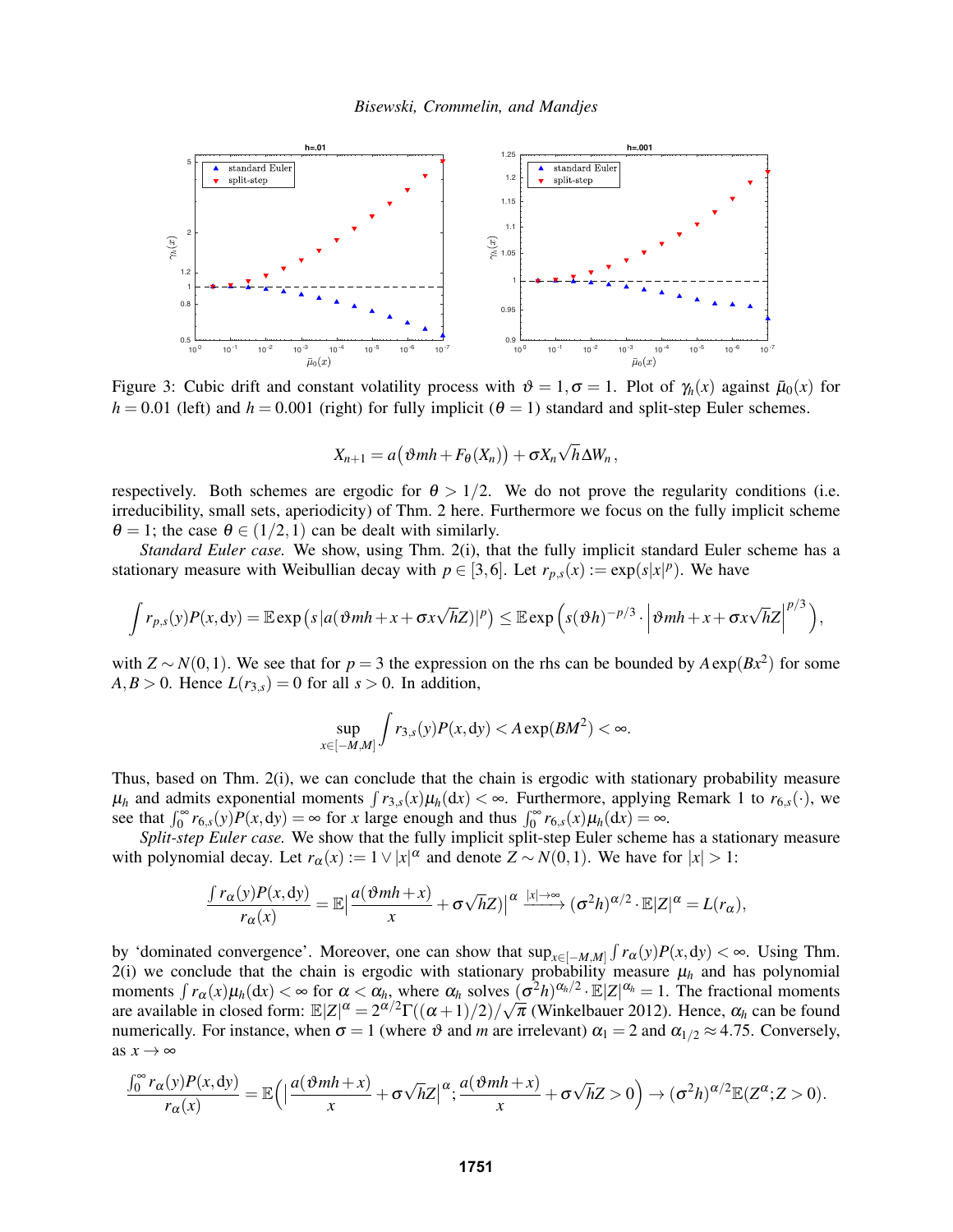

Figure 4: Cubic drift and linear volatility process with  $\vartheta = 1, \sigma = 1, m = 1$ . Plot of  $\gamma_h(x)$  against  $\bar{\mu}_0(x)$  for  $h = 0.01$  (left) and  $h = 0.001$  (right) for fully implicit ( $\theta = 1$ ) standard and split-step Euler schemes.

So  $L^+(r_\alpha) = \frac{1}{2} (\sigma^2 h)^{\alpha/2} \mathbb{E}|Z|^\alpha$ , which diverges to  $\infty$ , as  $\alpha \to \infty$ . According to Thm. 2(ii),  $L^+(r_\alpha) > 2$ implies  $\int_0^{\infty} r(x) \mu_h(dx) = \infty$ . From this we conclude that the tail of  $\mu_h$  has a power law. Notably,  $\alpha_h \to \infty$  as *h* ↓ 0, so the tail indeed gets lighter as *h* ↓ 0. Observe however that for all positive *h*, the invariant measure  $\mu_h$  has still only finitely many moments, whereas  $\mu_0$  decays in a Weibullian way.

*Conclusions*: In this example  $\mu_0$  corresponds to Weibullian decay with  $p = 2$ . The fully implicit standard and split-step Euler schemes exhibit completely different behavior. The standard Euler scheme gives rise to Weibullian decay with some  $p \in [3,6]$ , and the split-step scheme (strikingly) results in power-law decay. The tails become lighter in the split-step scheme as  $h \downarrow 0$ . Experimental results are presented in Figure 4.

### 5 CONCLUSIONS

In this paper we have studied simulation-based techniques for estimating the stationary distribution of SDEs, with a focus on the tail distribution. More specifically, we have considered how the estimate of the stationary tail distribution is affected by the time-discretization scheme chosen. The main conclusion is that estimation of the stationary tail is a highly delicate issue. Commonly accepted discretization techniques may very well lead to highly inaccurate estimates of the stationary tail distribution of the continuous-time process. For instance, we have identified cases in which the stationary tail of the SDE is Weibullian, while the discretizations lead to power-law tails. In our study we have focused on discretizations of one-dimensional SDEs, as for those the solution of the SDE is available in closed form and can be used as a benchmark; evidently, the above warning carries over to multi-dimensional SDEs.

Given these findings, it is advisable to use different discretization schemes (e.g. θ-implicit standard and split-step Euler with different  $\theta$  and higher order schemes) for assessing tail behavior, and compare their outcomes. Furthermore, we have shown in the first example that the error can be reduced by adapting the stepsize *h* to the threshold *x*. For the OU case, we were able to show how to choose *h* to control the error. Similar results may be possible for other cases, but require further study.

### ACKNOWLEDGMENTS

This work is part of the research programme 'Mathematics of Planet Earth' which is funded by the Netherlands Organisation for Scientific Research (NWO). Michel Mandjes' research is partly funded by the NWO Gravitation Programme NETWORKS, grant number 024.002.003.